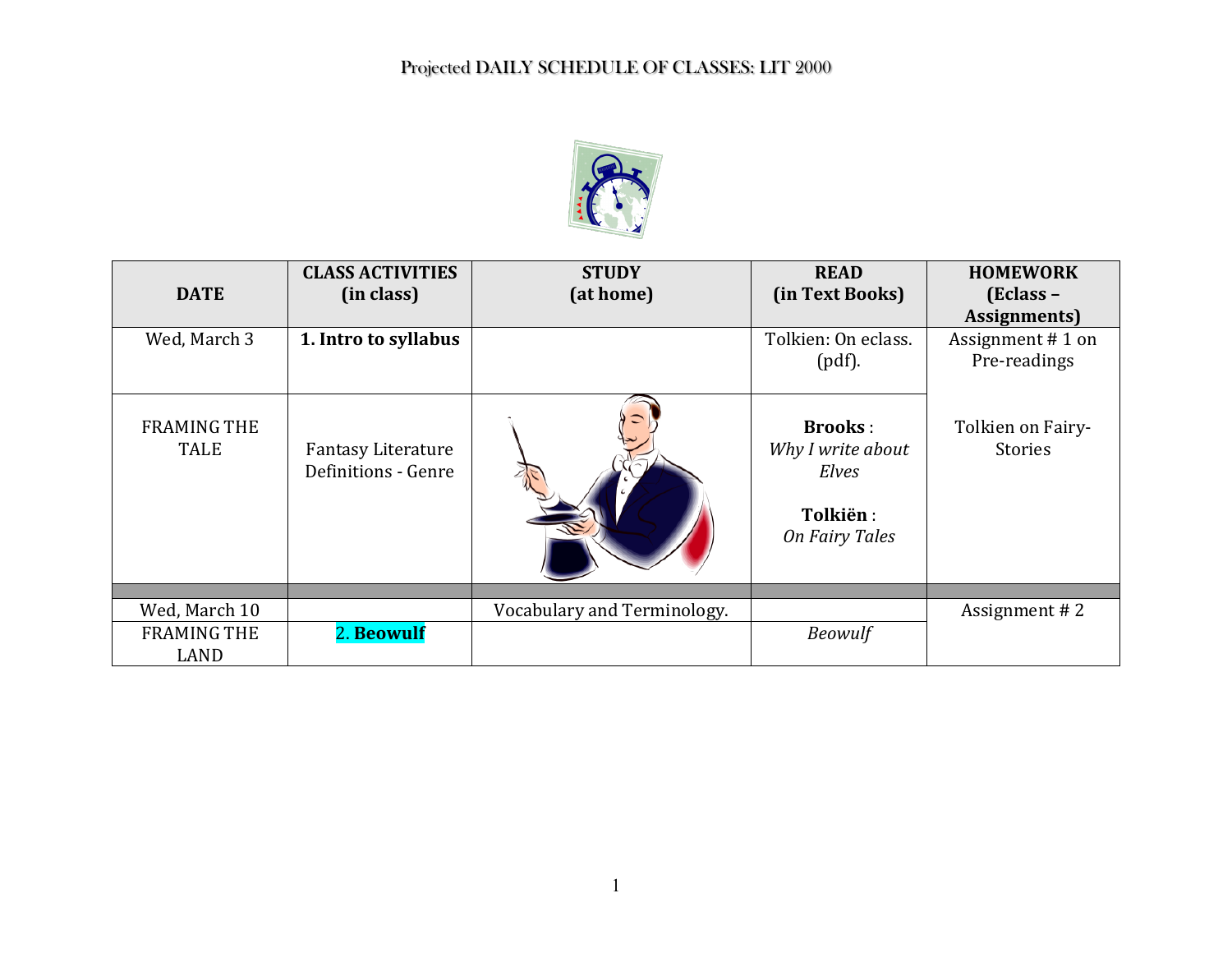| <b>DATE</b>   | <b>CLASS ACTIVITIES</b><br>(in class)                                           | <b>STUDY</b><br>(at home)                  | <b>READ</b><br>(in Text Books)                                                                                    | <b>HOMEWORK</b><br>$\mathbf{[Eclass -}%$<br><b>Assignments</b> ) |
|---------------|---------------------------------------------------------------------------------|--------------------------------------------|-------------------------------------------------------------------------------------------------------------------|------------------------------------------------------------------|
| Wed, March 17 | <b>MAGIC</b><br><b>3. Robert Howard</b><br><b>Conan the</b><br><b>Cimmerian</b> |                                            | <b>CONAN</b><br>The Tower of the<br>Elephant<br>$(pp. 59-81)$<br>Queen of the Black<br>Coast<br>$(pp. 121 - 149)$ | Assignment #3                                                    |
|               |                                                                                 |                                            |                                                                                                                   |                                                                  |
| Wed, March 24 | <b>4. LOVECRAFT</b>                                                             | Read                                       |                                                                                                                   | Assignment #4                                                    |
|               |                                                                                 | Dagon (1917)<br>The Call of Cthulhu (1927) |                                                                                                                   |                                                                  |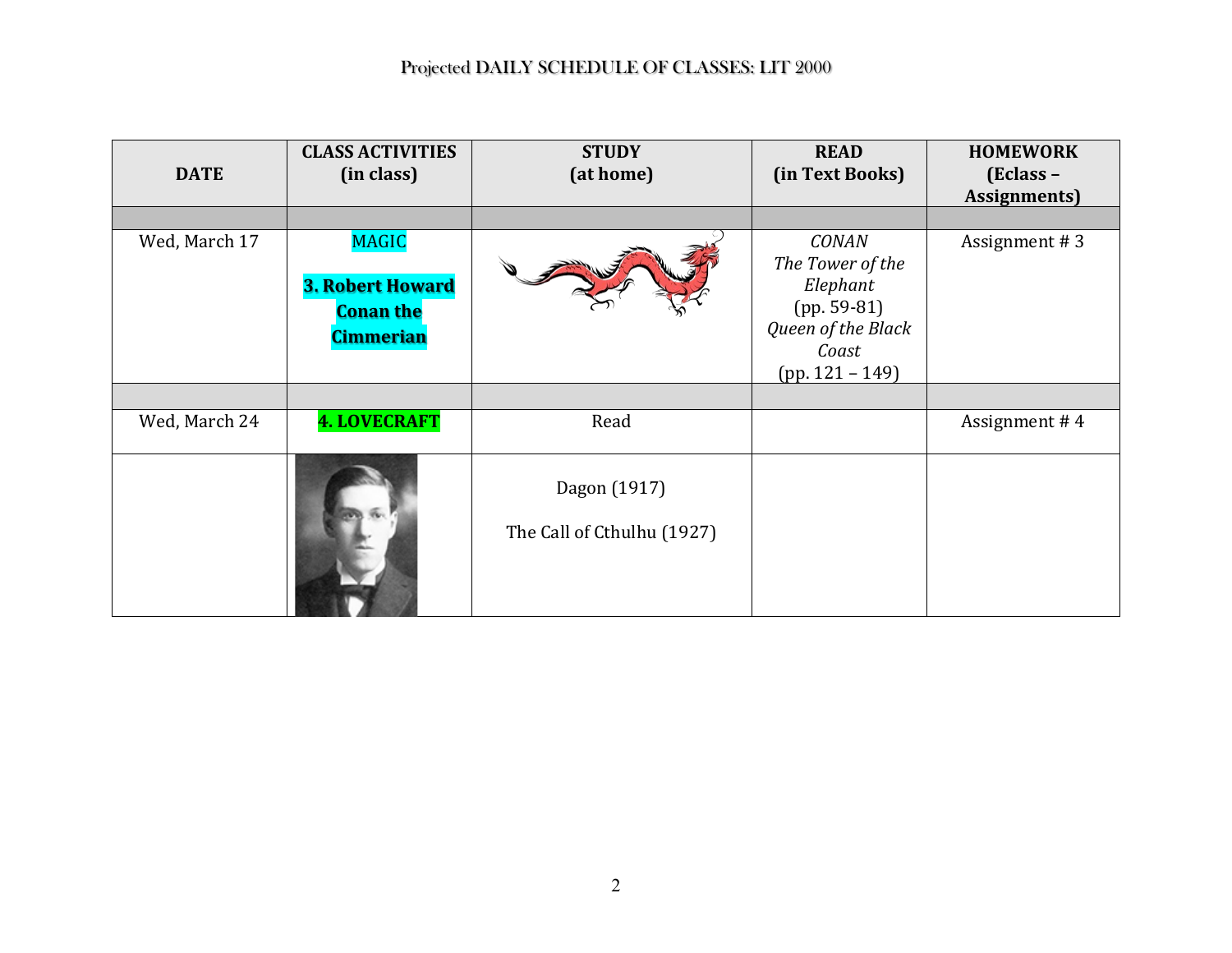| <b>DATE</b>   | <b>CLASS ACTIVITIES</b><br>(in class)                    | <b>STUDY</b><br>(at home)                                                     | <b>READ</b><br>(in Text Books)                                                   | <b>HOMEWORK</b><br>(Eclass -<br><b>Assignments</b> )                                                                                                   |
|---------------|----------------------------------------------------------|-------------------------------------------------------------------------------|----------------------------------------------------------------------------------|--------------------------------------------------------------------------------------------------------------------------------------------------------|
|               |                                                          |                                                                               |                                                                                  |                                                                                                                                                        |
| Wed, March 31 | <b>EPIC FANTASY</b>                                      |                                                                               |                                                                                  | Assignment #5                                                                                                                                          |
|               | 4. Tolkiën<br><b>The Hobbit</b>                          | The Hobbit<br>There and Back<br>Again<br>J. R. R. Tolkien<br>Allen & Unwin La | <b>HOBBIT</b><br><b>CHAP. 1-9</b><br>+ Appendix A: The<br><b>Quest of Erebor</b> | Listen to Tolkien's<br>Interview on You<br>Tube<br>Read the 1971 BBC<br>Interview transcript                                                           |
|               |                                                          |                                                                               |                                                                                  |                                                                                                                                                        |
| Wed, April 7  | 6. Tolkien<br>The Hobbit<br>Magical Objects:<br>The Wand | D&D                                                                           | CHAP. 10-19                                                                      | Assignment #6<br>Watch the video"<br>Dr. Anne Berthelot<br><b>LECTURE at PLNU</b><br>"Wizards in Fantasy<br>Lit. From Merlin to<br>Gandalf/Dumbeldore" |
|               |                                                          | <b>GUEST:</b>                                                                 |                                                                                  |                                                                                                                                                        |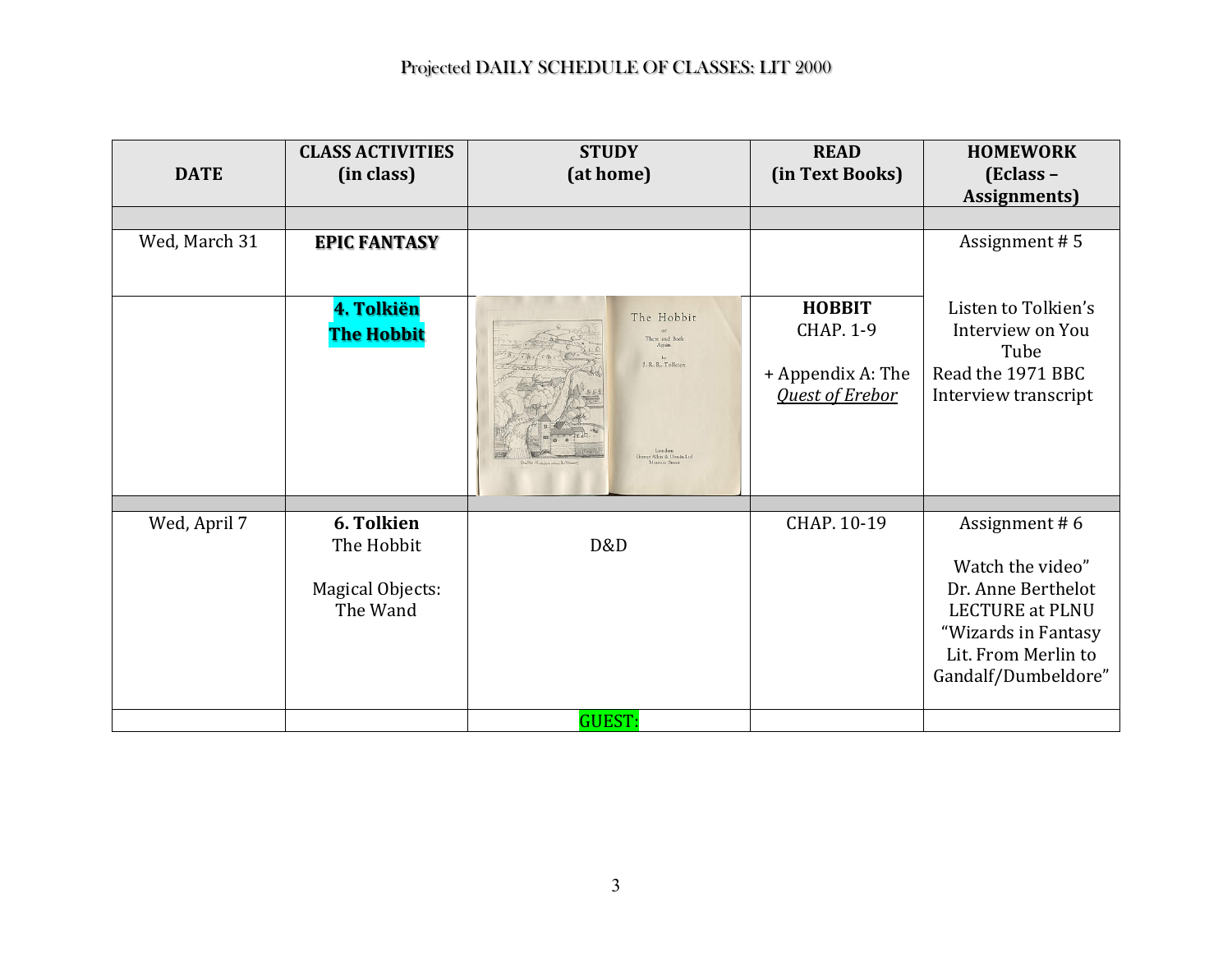| <b>DATE</b>   | <b>CLASS ACTIVITIES</b><br>(in class) | <b>STUDY</b><br>(at home) | <b>READ for Class</b><br>(in Text Book) | <b>HOMEWORK</b> |
|---------------|---------------------------------------|---------------------------|-----------------------------------------|-----------------|
|               |                                       |                           |                                         |                 |
| Wed, April 14 |                                       | Sword & Sorcery           |                                         |                 |
|               | <b>8. Michael Moorcock</b>            |                           | The dreaming City &                     | Assignment #7   |
|               | <b>ELRIC</b>                          |                           | While the Gods laugh                    |                 |
|               |                                       |                           | $p.9-81.$                               |                 |

| <b>Mon, April 19</b> | <b>MID-TERM EXAM</b> |  | MID-TERM XAM<br>Home take |
|----------------------|----------------------|--|---------------------------|
|                      |                      |  |                           |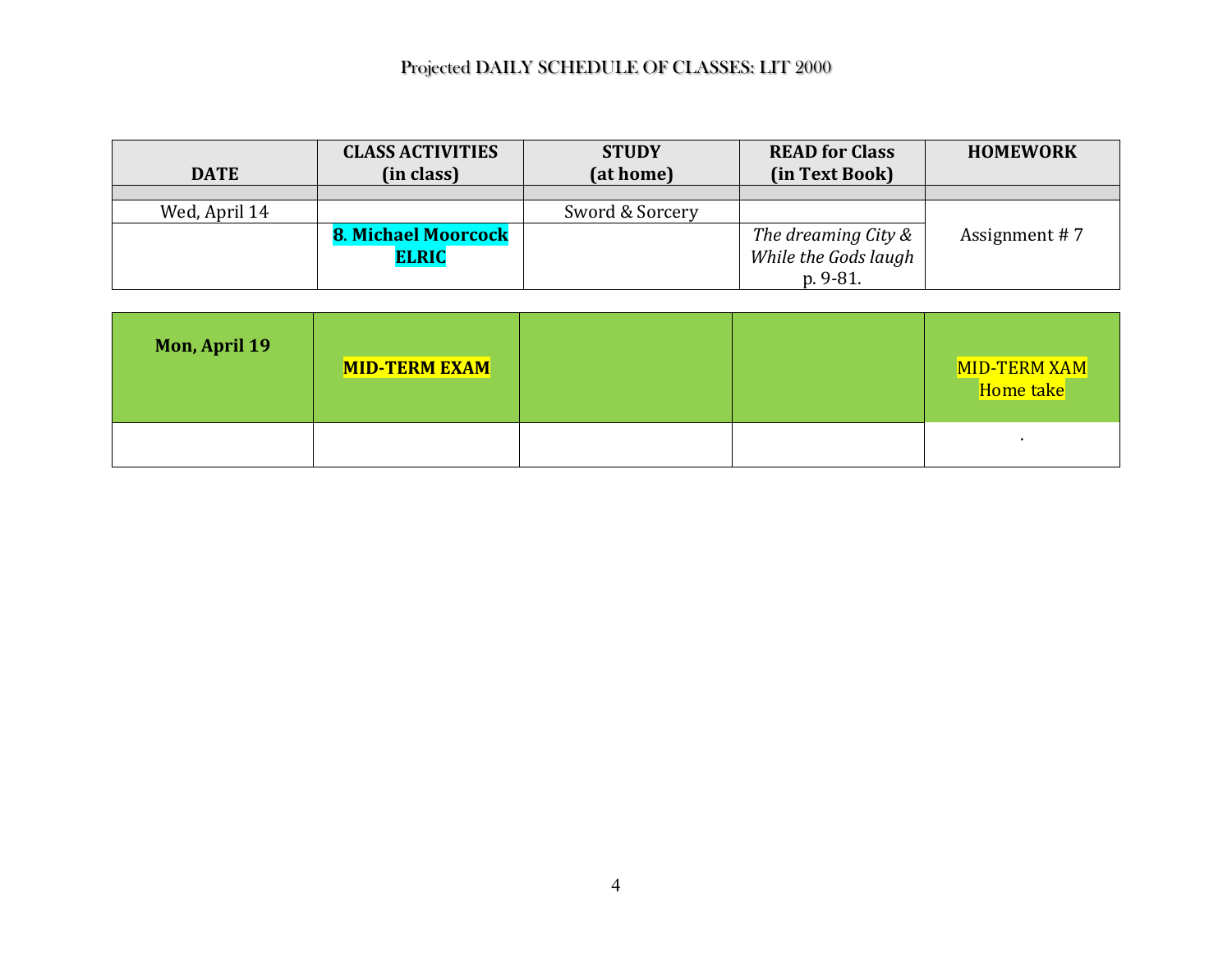| Wed, April 21 |                                                 | Sword & Sorcery |                                                        | Assignment #8              |
|---------------|-------------------------------------------------|-----------------|--------------------------------------------------------|----------------------------|
|               | 9. Ursula Leguin<br><b>A Wizard of Earthsea</b> | The Shadow.     | A Wizard of Earthsea<br><b>CHAP. 1-5</b><br>Karl Jung. | Read Leguin's<br>Interview |
|               |                                                 |                 |                                                        |                            |

| Wed, Avril 28 |                             |                 |            | Assignment #9 |
|---------------|-----------------------------|-----------------|------------|---------------|
|               | 10. Ursula Leguin           | K. Jung and the | CHAP. 6-10 |               |
|               | <b>A Wizard of Earthsea</b> | Archetypes      |            |               |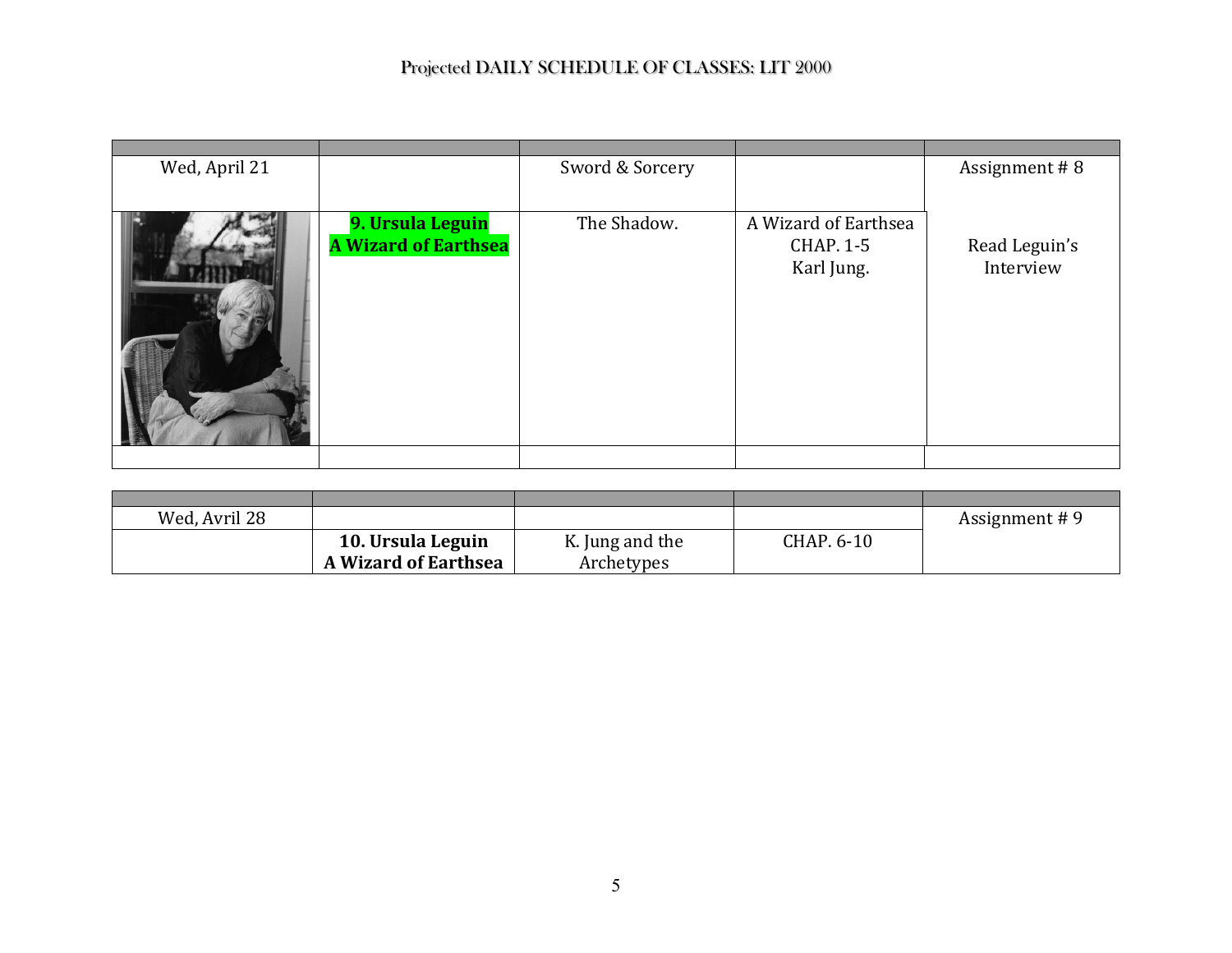|             | <b>CLASS ACTIVITIES</b>                    | <b>STUDY</b> | <b>READ</b>                                               | <b>HOMEWORK</b>                                    |
|-------------|--------------------------------------------|--------------|-----------------------------------------------------------|----------------------------------------------------|
| <b>DATE</b> | (in class)                                 | (at home)    | (in Text Book)                                            |                                                    |
| Wed, May 5  | 11. J. K. Rowling<br><b>Harry Potter</b>   |              | Harry Potter and the<br>Prisoner of Azkaban<br>Chap 1-11  | Assignment #10<br><b>Read Rowling</b><br>Interview |
|             |                                            |              |                                                           |                                                    |
| Wed, May 12 | 12. . J. K. Rowling<br><b>Harry Potter</b> |              | Harry Potter and the<br>Prisoner of Azkaban<br>Chap 12-22 | Assignment #11                                     |
|             |                                            |              |                                                           |                                                    |